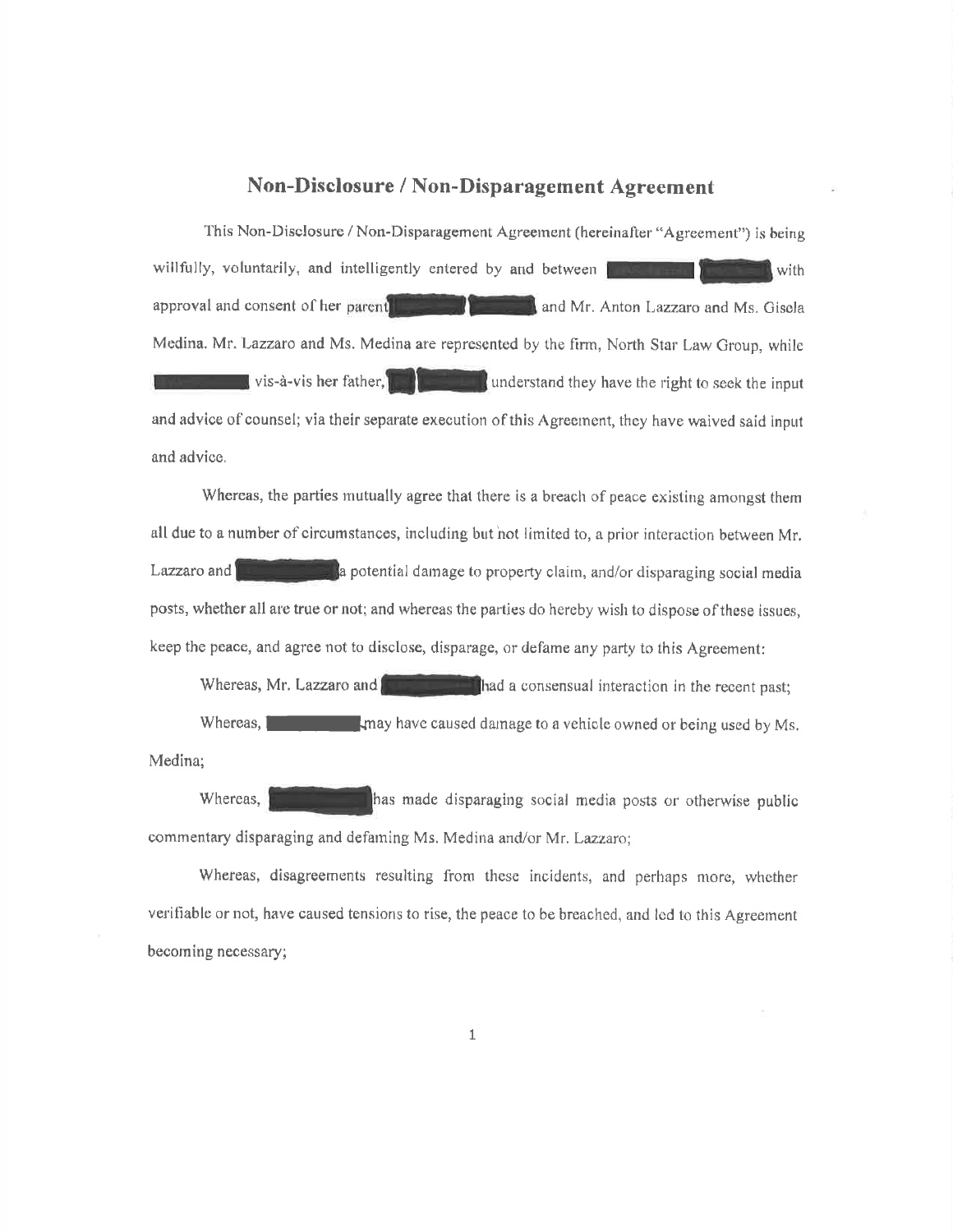Whereas, to settle these disagreements, and as consideration for executing and complying with this Agreement, Mr. Lazzaro will agree to pay  $\blacksquare$  \$1,000.00, being the figure she demanded via text communications - however, said payment will not be delivered until August 30, 2020, to permit a sufficient period of time to pass confirming both parties, but especially

will have ceased all defamatory social-media communications and desisted from disparaging any other party to this agreement, and will all have adjusted to complete nondisclosure relative to the parties' interaction before the execution of this Agreement;

Whereas, upon execution of this document, and in further consideration, agrees that she will not disclose the nature of her interaction with Mr. Lazzaro to the general public;

Whereas, in further consideration, Ms. Medina would otherwise have a claim against relating to damage done to a pair of vehicles, and other property damage of a similar nature, Ms. Medina will forego any recovery, claim, legal action, or other lawful pursuit of said damages, and will hereby waive and relinguish any such effort;

Whereas, in consideration, will not disparage or defame either Mr. Lazzaro's or Ms. Medina's name to the public;

Whereas, the receipt of this \$1,000.00 payment will serve as a complete accord and satisfaction of any breach of peace and disagreements between the parties, including that between

and Ms. Medina, and result in final resolution to all issues extant prior to the execution of this Agreement;

Whereas, it is mutually agreed upon that the parties will cease further communications with each other upon execution of this Agreement; and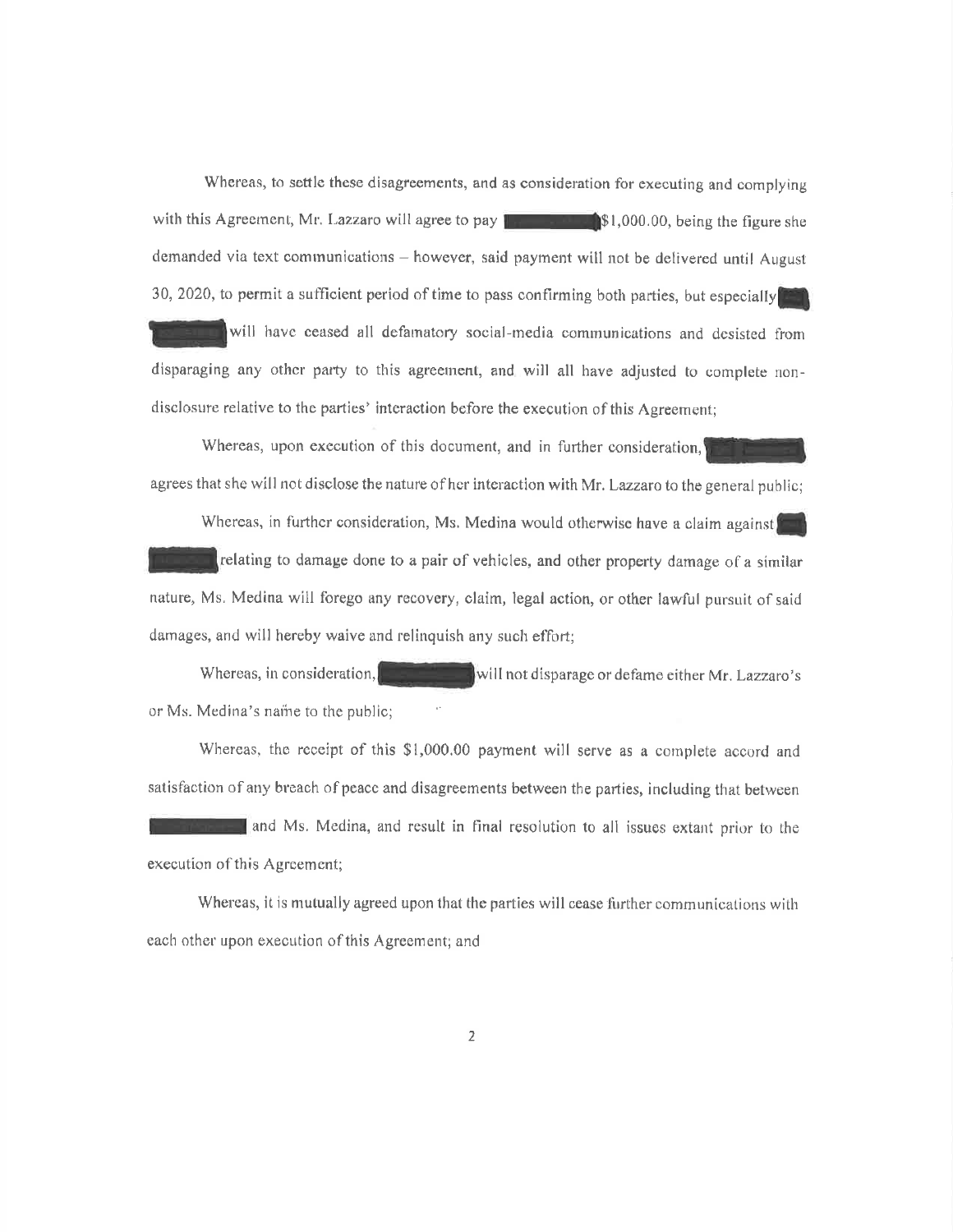Whereas, this Agreement is intended to track and invoke Minnesota Rule of Civil Procedure 67, relative to settlements, default provisions upon proof of a breach by Respondent, fees to be transferred upon proof of breach, etc.;

THE PARTIES HEREBY AGREE, and AGREE TO BE BOUND BY the following:

## I.

Mr. Lazzaro will pay  $\|\cdot\|$  the sum of \$1,000.00 on August 30, 2020, at a mutually agreeable time and location, in a general public setting, after execution of this Agreement by all parties hcrein.

#### II.

agrees to not disclose the nature of the prior interaction with Mr. Lazzaro to the public,

### III.

This agreement and the consideration described herein will satisfy and extinguish any and all claims associated with the damage to a motor vehicle owned or used by Ms. Medina.

### TV.

Upon execution of this Agreement, the parties hereby agree to cease all communications between them  $-$  namely, between  $\blacksquare$  and Mr. Lazzaro / Ms. Medina-and no party will disparage or defame to the public any other party to this Agreement.